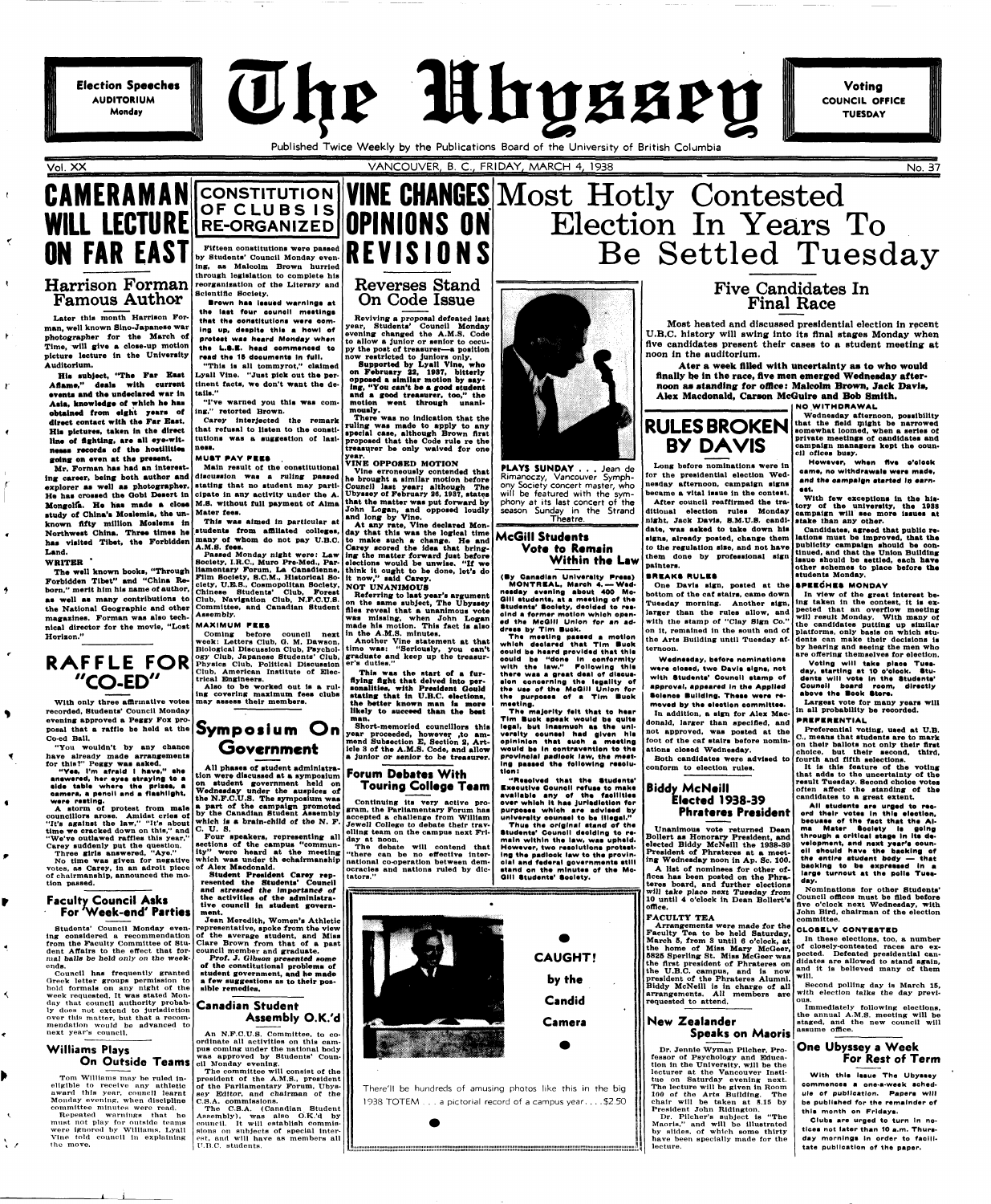# Two **T H E UBYSSE Y**

# **THE UBYSSEY**

**Kemp Edmonds NEWS MANAGER** 

**Itaued twice weekly by the Students' Publications Board of the Alma Mater Society of the University of British Columbia. Office 1 206 Auditorium Building ... . Phone Point Qrey 204 Campus** Subscriptions, \$1.50 **Mail Subscriptions, \$2.00** 

**EDITOR-IN-CHIEF** 

**ASSOCIÁTE EDITORS**<br>Bill Sibley Monty Fotheringham Bill Sibley Robert King **ASSOCIATI SPORTS IDITORS EXCHANGE IDITOR**  Jack Mair Hugh Shirreff James Macfarlane

**ASSISTANT EDITORS**<br>**Rosemary Collins Irene Eedy** Victor Freeman Rosemary Collins Irene Eedy Beverley McCorkel<br>John Garrett Irene Jack Mercer Jack Mercer

**Dorwin Baird** 

**SINIOR IDITORS** 

**ASSISTANT SPORTS EDITORS**<br>Orme Dier Van Perry Orme Dier Myrne Nevison

**TUESDAY: Frank Perry FRIDAY: Dorothy Cummings SPORTS IDITOR** 

**Frank Turner** 

Betty Bolduc, Joyce Cooper, Joan Haslam, Ann Jeremy, Ozzy Durkin, Barbara McDougal, Ed McGougan, Virginia Galloway, Lester Pronger, Doug Bastin, Helen Hann.

**RIPORTIRS** 

**SPORTS RIPORTIRS** 

Norm Renwick, Basil Robinson, Frank Thornloe, Archie Byers, Bob Melville

# Friday, March 4, 1938

# *Ghost Of Spring Plays Past Discuss "Playboy"*

**Advertising Office**  Pacific Publishers, Limited, 303-A **Pender Street West, Vancouver, B. C. Telephones: Trinity 1945 All advertising handled exclusively by Pacific Publishers, Limited** 

# **ELECTION SYSTEM**

**The preferential balloting system is apparently so complicated that the majority of even the more intelligent students do not understand it. Of course, everyone knows to vote one-two-three-four-five in order of preference, but few understand why, or how the votes are counted.** 

Voting only a first choice is not more beneficial to that choice than voting the whole slate in order.

It is as important to give serious thought to second, third, and fourth choices as it is to first choices.

**There is a misapprehension that preference is scored by some sort of a point system—ten for first, 9 for second, and so on. On the basis of this misapprehension some voters believe that marking their favorite flrst and leaving the rest of the ballot blank is helping the favorite.** 

Nevertheless a most useful addition to our Alma Mater Society services, considering the slight cost involved, would be a little book giving, along with much general information, a list of students, addresses, and phone numbers. Every student has at some time or other found it impossible to contact Arts 105 at 12.20 noon today.

**This is not so.** 

**A's briefly as possible, votes are counted in the following manner :** 

1. All the first choices are recorded.

**2. If no candidate receives more than 50 per cent, of the votes, the candidate who has received the least is eliminated, and the second choices on his ballots are sorted out and counted as EQUAL TO PIRST CHOICES for the remaining candidates.** 

**S. If still no candidate has received 60 per cent., the last candidate is eliminated, and the second choices on his ballots are counted for the remaining candidates, as are the third** choices **where the second is for the candidate previously eliminated, and the THIRD CHOICES on the ballots marked**  flrst for the candidate eliminated at the flrst count **and** second for the one eliminated at the second count.

4. And so on, until one candidate receives more than 60 per cent, of the votes.

From this (after having read it three or four times) it may be seen that a voter's second choice is not counted unless his flrst choice candidate has been eliminated.

Strange sounds arose like that all in black and the village girls **cency to cover herself," said Rev. Bronte tersely, "The Widow Quin's goin' to dress** 

Vote the whole slate, and think out each choice.

# **A STUDENT DIRECTORY**

**Metal jug for holding water, Ono old shabby riding crop, One geranium In a pot, Clay pipes, fiddle, patchwork** 

About this time last year a suggestion was made to council by the Publications Board that an addition be made to the list of A.M.S. Publications. That addition was to be a Student Directory, similar to those now in existence in every sizeable university. Then the council turned the suggestion down -for no good reason. It was suggested that a ruling of the Board of Governors would disallow **it.** 

It Is with considerable amazement that I read a letter in your Tuesday Issue, signed by "The Oracle." His contentions seem to be based on the fact that he has been out here for some time. And he advocates that we abandon our habit of the past few years In electing an "older" president. Now he rep-him. resents a definite viewpoint. But when he brings up the Mather administration, he is taking unfair advantage of those people who were not on the campus at the time.

**Night, the enchantress, had cast her spell over the Oreen Room, clothing it in a pall of darkness, making of it a barren solitude. Ah, so still; ah, so dark; ah, so lone. Suddenly the silence was shatthousand moon sprites raced across mine,' the window-sills and danced upon the walls and floor in a maze of golden Are. BYGONE CHARACTERS** 

> Lost, a blue looseleaf notebook containing second term notes. Left in Ubyssey offlce Saturday noon. Finder please communicate with Ted Wilcox, via Arts Letter Rack.

**of a crowd approaching at a dis-are to be dreams in gray, and red, tumult . . . the room blazed sudall the characters of by-gone plays ribs. stepped down from the pictures on HEDOA RETURNS the wall, gathered in a hertero-**

# **Last Day For Totem PURE SCIENCE DEGREE Writeups and Pictures**

**geneous multitude of kings and**  slaves, heroes and villains, Jew and **and Hedda Gabler.** "What about **Gentiles. Caesar, the mighty warrior leap-**

**ed on the table and raised his hand for silence.** 

tem photos and copy, according to editor Dave Crawley. All Information for the 1938 Totem must **be**  handed to Crawley at the Ubyssey Offlce before this afternoon.

**tered by the midnight chimes; a tume will not have the glamour of ing languidly, "that the girl's cos-"She will at least have the de-**

**"My friends I" he cried, "You are aware that within a month another Spring Play will have come and gone, and new faces will be seen among us. Let us then drink a toast to the success of another masterpiece, 'The Playboy of the Western World.' Two hundred goblets rose and fell, a loud cheer shook the walls of the Green Room. COSTUMES FINISHED** 

**"What news? What news?" was cried from every side.** 

**tance; louder and louder grew the and brown and green," aaid Brutus**  tumult... the room blazed sud- with mock eloquence, winking at denly with celestial light and slowly **Cleo** and giving Caesar a dig in the **Cleo and giving Caesar a dig in the** 

Today is the last deadline for To- other pure sciences will meet in Students majoring in Chemistry, Physics, Bacteriology, Biology or Science 300 at 12.15 Tuesday to continue the discussion begun last week concerning the possibility of Instituting **a** Bachelor of Science

**"The costumes are about finished," said Kate Hardcastle, stoop, ing to conquer a rebellious shoelace which just wouldn't stay tied.** 

**"They're to be a symphony of colours," added Charlotte rBonte, "Peggen's going to wear a white blouse, a kerchief, a big grey** 

**shawl . . ." "And the traditional red pet-**

**ticoat," cried Tony of "She Stoops," doubling up with convulsive laughter. "I am sure," quoth Cleopatra ris-**

**at**  Birks

# **"Lorraine Johnson and her com-**

**mittee have been working so hard," properties?" came the cry from every side?** 

> Cause of Discussion dent of the Newman Club at a **NEWMAN CLUB**<br>Bob Boroughs was elected presi**dent of** the **Newman Club at a meeting held** on **March 1. Catherine Carr will be vice-president and Brooks Costello, secretary. Honorary members of the executive will be Father William Bnrlght, C.S.S.R.; Mrs. J. M. Lefevre and Dr. Dorothy Dallas. Other members of the executive are Miss Nancy Carr and Mr. Charles Nash.**

**"Bill Nickerson and his crew have become furniture makers," laughed Rollo (he of the Wild Oats), "and have you heard what Hazel Wright has to get?"** 

**"Two dried herrings on a wall, Five roast chickens—turnips raw. Black Iron kettles, bellows, pot, Turf and peat and smoking sods, Oelph blue jugs and pewter platters.** 

a friend (male or female) after Ave o'clock, simply because he has no way of finding the friend's home or phone number. chairman, announces that elections

**T** HE intellectuals have him cornered, and he's now a case history.<br> **T** Some say he's the manifestation of a libido that's been pinned **Soma say** he's **the manifestation of a libido that's been pinned under a thin vanaar of civilisation too long, while others declare, with much supporting evidence, that he's merely a semantic reaction gone sour. Therefore, to aid science, tha Sun brings Donald Duck to its comic page, whara intellectuals can find him and perhaps decide**  whether Donald or Harpo Marx's blonde fixation is the more signifi**cant expratsion of a cribbed, cabined and frustrated aga.** 

# **1 80-WATT 40-WATT**  THIS ISO WATT LAMP COSTS ONLY 50 CENTS

Other universities find their Directories immensely val-will be held at this time. **AU** inuable. Surely we would do well to adopt such an inexpensive boon. terested persons are invited to at-

**quilt, Potcheen . . . potcheen . . ."** 

**The voice dropped to a whisper . . . the light slowly dimmed, and ghostly figures crept back to the**  pictures on the wall. **Enchantress Night her spell had cast, again. Ah, so still . . • ah, so dark . . . ah, so lone.** 



# **CORRESPONDENCE**

Editor, the Ubyssey. Dear Sir:

Mather, while he did a conscienwas not what could be called a successful leader. For one thing, he lacked the prestige which comes from a few added years, and tried to make up for it by assuming a pseudo-dignity which sat **ill** upon from outside the university. the shoulders of **a** person whose age was no greater than that of

# **Japanese Co-eds To Celebrate Annual Doll Festival Sunday**

**In honor of the traditional Hinamatsurl (Doll's Festslval)**  the girls of the Japanese Stu**dents Club of the University of British Columbia, under the convenership of Miss Alice Mlchiyo Uyede, will hold their annual tea at the home of Madame H. Nemichi, Japanese Consulate, on Sunday, March 6.** 

**Among those Invited are: Mrs. Eric W. Hamber, Mrs. R. E. Mc-Kechnie, Mrs. L. S. Klinck, Mrs. F. M. Clement, Mrs. O. Buchanan, Mrs. H. F. Angus, Mrs. J. N. Finlayson, Mrs. C. W Topping, Miss Grace M Fairley and Miss Mary L. Bollert, Miss Mable F. Gray, and many more Faculty women as well as girls from the various Club executives on the Campus.** 

**Campaign to Carry On In Capital City** 

**The U.B.C. publicity campaign will move to Victoria later this month, according to officials of the campaign committee.** 

**A number Of meetings are being arranged ln the Capital City, and student and alumni speakers will cross the gulf to carry on the campaign.** 

tious job of the duties of president, hiring of two commissionaires **to**  As a result, he was unable to maintain discipline on the campus, and Arts-Science and Frosh-Soph fights were carried on with greater enthusiasm. The only means **he**  adopted to stop the latter was **the**  guard the Lily Pond. Contrast this with the methods employed by Dave Carey. Jay Oould and Bern Brynelson. They did not have to hire any uniformed watchdogs

#### **BOOK LOST**

#### **L AW CLUB MEETING**

The newly-formed Law Club on the campus will hold a meeting in Bernard Reed, the temporary

tend.

the student body which elected

**The Spanish Grill**  featuring **Mart Kenney's Music WEDNESDAYS and SATURDAYS The Nearest Bank is The Canadian Bank of** 

Yours Truly,

Should Be **a** Graduate.

*'Fraternity Jewellery a Specialty"*  **FIRBANK & LANGE Seymour at Dunsmuir SEY. 2088 PERSONAL JEWELLERS TO EVERY MEMBER OF THE FAMILY** 

degree at this university.

**Commerce Tenth and Sasamat Branch**  A general banking business is tran-



**STUD Y f; ^ FRENCH^ THIS SUMME R** 

#### **LIVE IN FRENCH FOR 6 WEEKS IN FRENCH CANADA**

sacted and accounts of the Faculty and Students of the University of British Columbia are welcomed. **Bankers to the Alma Mater Society C. R. MYERS, Manager Spring**is reflected in the new **Leather Handbags** 

**Elementary, Intermediate, Advanced courses, Coeducational. Certificates and college credit. Residence in newly opened Douglas Hall. 30th June— lOth August. Inclusive fee \$ 180. Write for booklet to secretary.** 

**RESIDENTIAL** Frencb SUMMER SCHOOL

### McGILL UNIVERSITY, MONTREAL, CANADA

**TYVX-TO**  Theses, Essays, at five cents per page **Bather Slason, • s.m.-e p.m. Say.**  793. **After 0 p.m. JTair. 48SS-X.**  **now on display** 

**Conservative Caucus** 

**Conservative members of the Political Discussion Club occupied the spotlight this week when they posted a sign in the quad advertising a Conservative Party Cauous.** 

**Signs came down, but reliable cources of information state that the cauous was held. Individual party meetings were recently outlawed by Students' Council.** 

### **GRADS TO MEET**

**Graduation classes will meet Thursday, 12.15, in Arts 100.** 

**The Beacon tells where to fly—** 

**THB UBYSSEY tells where to buy!** 

#### **NOTES LOST**

**If the person who removed the notes from a black loose-leaf notebook in Arts 101 on Wednesday will return the ones he doesn't need to BUI Nickerson via the Arts Letter Rack or 1390 W. King Bdward, he may keep the remainder.** 

**DONALD DUCK** 



**. . . aa. barns lor 5 hours tar I \* , aeats (aa tha 2-eent rate).** 



*Phone today fur the girl ivith the Sight-Saving Kit. B.C. Electric. Seymour 5131*